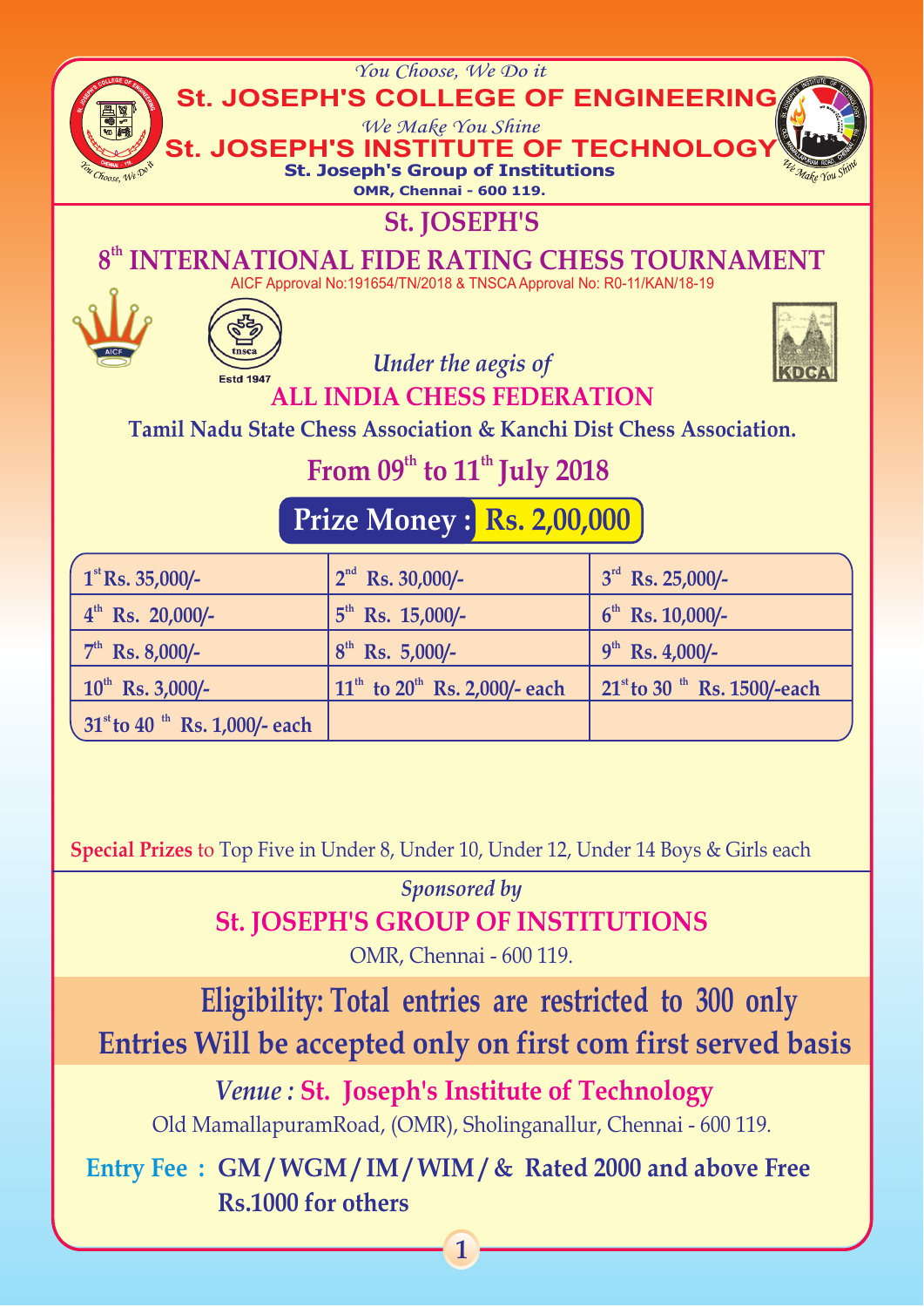### **SCHEDULE :**

| <b>Days</b>    | <b>Date</b>    |                | <b>Time</b>    |
|----------------|----------------|----------------|----------------|
| <b>Monday</b>  | <b>July 09</b> | <b>Arrival</b> | <b>Morning</b> |
| <b>Monday</b>  | <b>July 09</b> | Round 1        | 11.00 am       |
| <b>Monday</b>  | <b>July 09</b> | Round 2        | 04.00 pm       |
| <b>Tuesday</b> | <b>July 10</b> | Round 3        | 09.00 am       |
| <b>Tuesday</b> | <b>July 10</b> | Round 4        | 03.00 pm       |
| Wednesday      | <b>July 11</b> | Round 5        | 08.30 am       |
| Wednesday      | <b>July 11</b> | Round 6        | $01.30$ pm     |

Prize Distribution at 6.00 pm & Departure at 6.30 pm  $11<sup>th</sup>$  July 2018

# **Entry fees can also pay by online through:- www.paychessentry.com**

| <b>Entry Fee</b> | : should be send by DD favouring                                                                                                                                                                                                                    |
|------------------|-----------------------------------------------------------------------------------------------------------------------------------------------------------------------------------------------------------------------------------------------------|
|                  | St. Joseph's College of Engineering, Payable at Chennai.                                                                                                                                                                                            |
| <b>Mail to</b>   | : Mrs. R. Yamuna                                                                                                                                                                                                                                    |
|                  | Alamelu Manga Flats,                                                                                                                                                                                                                                |
|                  | 48, Gopinathan Street,                                                                                                                                                                                                                              |
|                  | Ullagaram, Chennai - 600 091.                                                                                                                                                                                                                       |
|                  | Mobile No: 9043690467/9840583157                                                                                                                                                                                                                    |
|                  | <b>Please Note:</b> Maximum of 300 players only allowed                                                                                                                                                                                             |
|                  | All players (INCLUDING FREE ENTRIES) should send the entry form with all<br>details to the above address before $26th$ June 2018 otherwise their entries will not be accepted.                                                                      |
|                  | Boarding & Lodging: Free boarding to be provided to all participants and unfurnished<br>dormitory type of lodging will be given to outstation participants. Kindly<br>inform before 26 <sup>th</sup> June 2018 regarding accommodation requirement. |
|                  | <b>Wrist Watches</b> AICF has banned the wrist watches while playing in FIDF Rated events. Players are                                                                                                                                              |

Watches while playing in FIDE Rated events. Players are instructed not to wear wrist watches while playing

**2**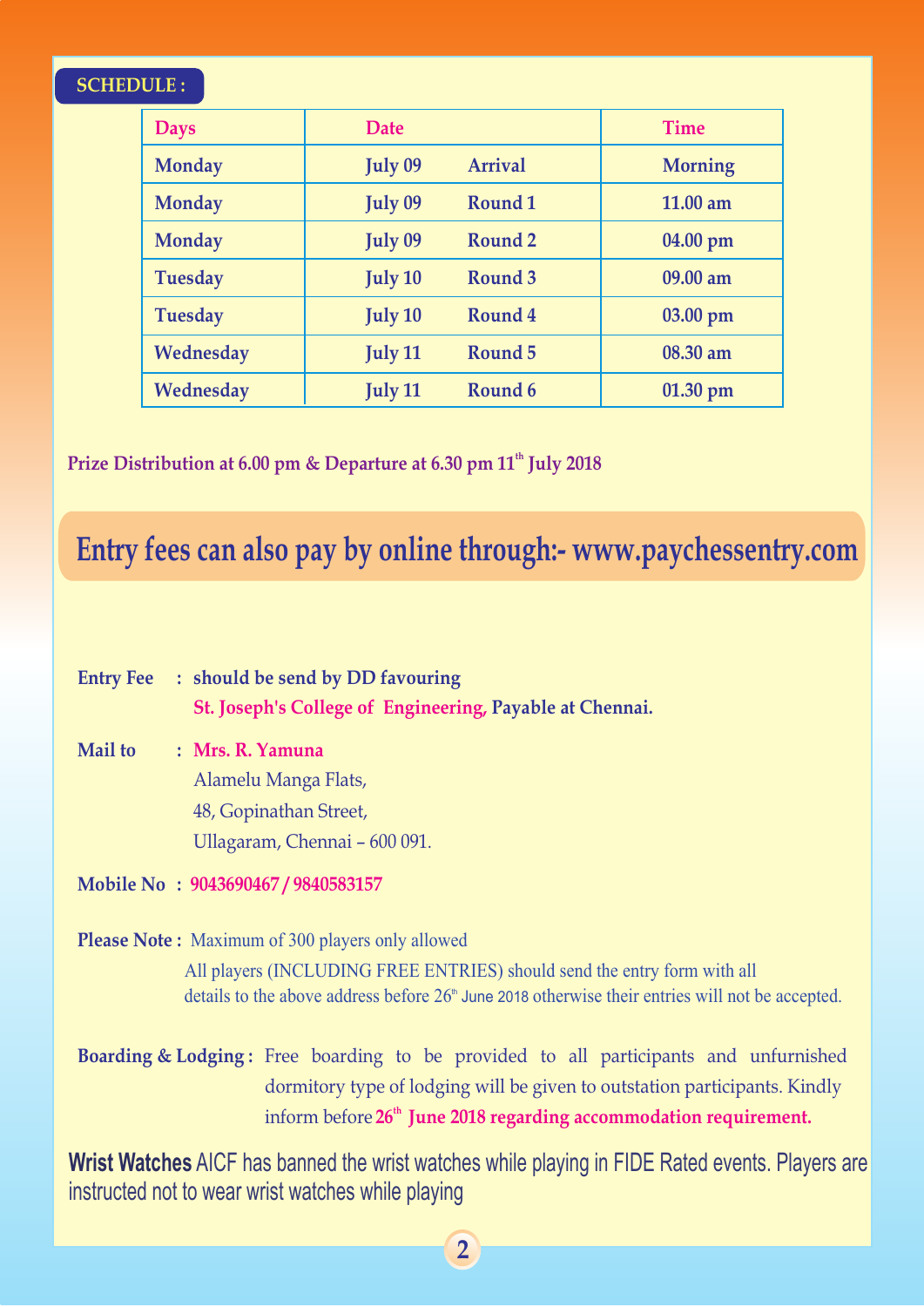#### **TOURNAMENT REGULATIONS**

**System of Play** The Latest FIDE Rules in force shall apply and the Swiss system will be followed.

**Time Control :** 90 minutes each plus 30 seconds increment per move from move no 1.

**Tie break :** Buchholz tie-break system will be applied. In case of tie, prizes will not be shared.

AICF Registration:AICF player Registration: AICF Player registration is compulsory for all players. AICF Player Registration fee is Rs250/- for the year 2018-2019.AICF players registrations will be accepted only through online. Players/ Arbiters registration should be done well before the start of the Tournament. For renewing AICF Registration of existing players please click **http://aicf.in/players/**. For fresh AICF Registration please click **http://aicf.in/online**-**player-registartion/** For fresh AICF registration, players are requested to keep their scanned passport size photograph and birth certificate and a valid email address (unique) not used by any other person/player for AICF, ready before the registration process.

Note: Only passport size (less than 1MB) photograph in jpeg format should be uploaded

**TNSCA Registration :** The participants of all TN State Chess Championships are required to register themselves with TNSCA by paying Rs.150/-as registration fee for the year 2018-2019.The amount should be remitted along with the duly signed TN players Registration form plus one passport size photograph and Date of Birth Certificate copy.

**Kanchi DCA Registration :**Kanchi DCA registration is compulsory for Kanchipuram players. The registration fee Rs.100-/ for the year 2018-2019.

**Protests :**Protests, if any, against the decision of the Chief Arbiter shall be made in writing with a protest fee of Rs.5OO/- within 15 minutes of the occurrence of the incident to the appeals committee. The protest fee will be refunded if the appeal is upheld.

**Appeals Committee:**An Appeals Committee comprising of five members will be formed at the players meeting. The decision of the appeals committee is final and binding on all players concerned.

**Withdrawals** A player may withdraw at any stage of the event, after informing the chief arbiter in writing

**Rights of admission:**The AICF / TNSCA / Kanchi DCA reserves the right to admit or reject any entry without assigning any reason thereof. The AICF / TNSCA / Kanchi DCA reserves the right of right of admission to the

venue and lodging place.

**Certificate :**  Participation certificates will be awarded to all participants.

**Chief Arbiter :** Shri M. VIJAYAKUMAR,International Arbiter

**Further, there are Hotels near the college whose addresses are given below.**

**Kohinoo Asiana Hotel,** No . 1/238, OMR, Semmencherry, Shollinganallur, Phone: 044- 67411000

**Aloft Chennai** No . 102, Rajiv Gandhi Salai, OMR, Shollinganallur, Phone: 044-3966 5500

**Quality Hotel Sabari Classic** No . 33, Rajiv Gandhi Salai, OMR, Shollinganallur, Phone: 044- 4744 5000

**The Centre Point** No . 286, Rajiv Gandhi Salai, OMR, Shollinganallur, Phone: 044- 2450 9000

**The Gateway Hotel IT Expressway** No . 309, OMR, Ratha Tek Meadows Road, Shollinganallur, Phone: 044- 6680 2500

**Hotel Angel's Nest** No. 4, School Road, Shollinganallur, Phone: 044- 2450 2799

**GEM INN Resort,** A1, B1, Rajiv Gandhi Salai, OMR, Navallur, Phone: 044- 4742 4242

**Hotel Kensington** No . 3/80, Rajiv Gandhi Salai, Semmencherry, OMR, Shollinganallur, Phone: 044-33055371

*You are kindly requested to make your bookings directly or in case you need assistance you can contact well in advance*

 **Mr. H.Santhanam 9840583157 / Mr. K.R.Seshadri 7338944631 Mr. M.VijayaKumar 9444135579 / Mr. S.Aravindan 8144041880**